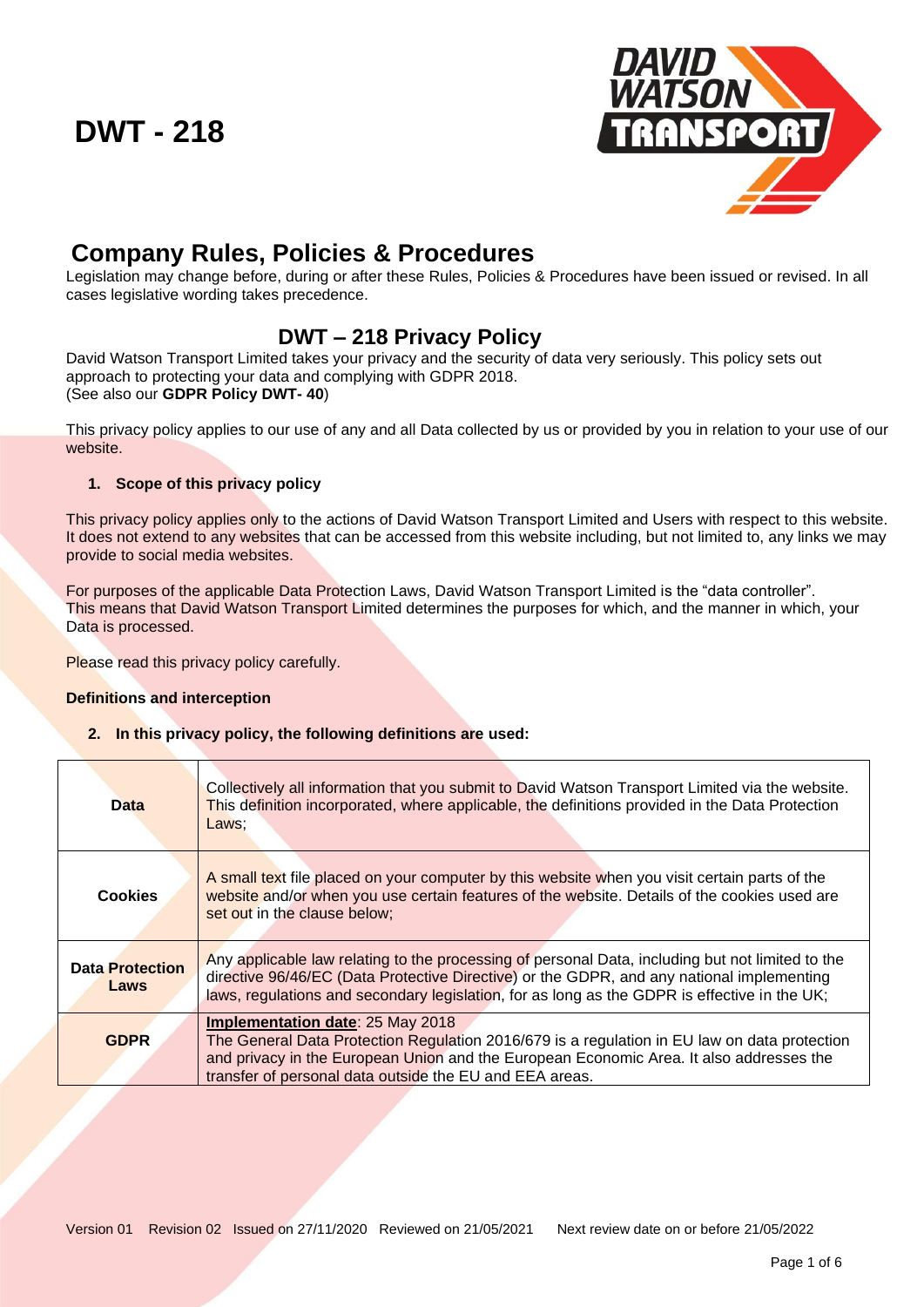| David Watson          | David Watson Transport Limited, a company incorporated in England and Wales with                                                                                                                                      |
|-----------------------|-----------------------------------------------------------------------------------------------------------------------------------------------------------------------------------------------------------------------|
| <b>Transport Ltd,</b> | registered number 6748238 whose registered office is; Mundford Road, Weeting, Norfolk IP27                                                                                                                            |
| We, us or our         | 0PL                                                                                                                                                                                                                   |
| UK and EU             | The Privacy and Electronic Communications (EC Directive) Regulations 2003 as amended by                                                                                                                               |
| <b>Cookie Law</b>     | the Privacy and Electronic Communications (EC Directive) (Amendment) Regulations 2011;                                                                                                                                |
| User or you           | Any third party that accesses the Website and is not either (i) employed by<br>David Watson Transport Limited and acting in the course of their employment or (ii) engaged or<br>otherwise providing of such services |
| Website               | The website that you are currently using, www.dw-transport.co.uk, and any sub-domains of this<br>site unless excluded by their own terms and conditions.                                                              |

## **3. In this privacy policy, unless the context requires a different interpretation:**

**a)** The singular includes the plural and vice versa;

**b)** A reference to sub-clauses, clauses, schedules or appendices are to sub-clauses, clauses, schedules or appendices of this privacy policy;

**c)** A reference to a person includes firms, companies, government entities, trusts and partnerships;

- **d)** "Including" is understood to mean "including without limitation";
- **e)** Reference to any statutory provision includes any modification or amendment of it;
- **f)** The headings and sub-headings do not form part of this privacy policy.

#### **4. Data collected**

We may collect the following Data, which includes personal Data, from you:

- **a)** Name;
- **b)** Gender;
- **c)** Job title;
- **d)** Contact information such as email addresses and telephone numbers;
- **e)** Demographic information such as postcode, preferences and interests;
- **f)** IP address (automatically collected); In each case, in accordance with this privacy policy.

#### **5. How we collect Data**

We collect Data in the following ways:

- **1)** Data is given to us by you
- **2)** Data is collected automatically.

#### **6. Data that is given to us by you**

David Watson Transport Limited will collect your Data in a number of ways, for example:

- **a)** When you contact us through the website, by telephone, post, email or through any other means;
- **b)** When you complete surveys that we use for research purposes (although you are not obliged to respond to them);
- **c)** When you enter a competition or promotion through a social media channel;
- **d)** When you elect to receive marketing communications from us;
- **e)** When you use our services; in each case, in accordance to our privacy policy.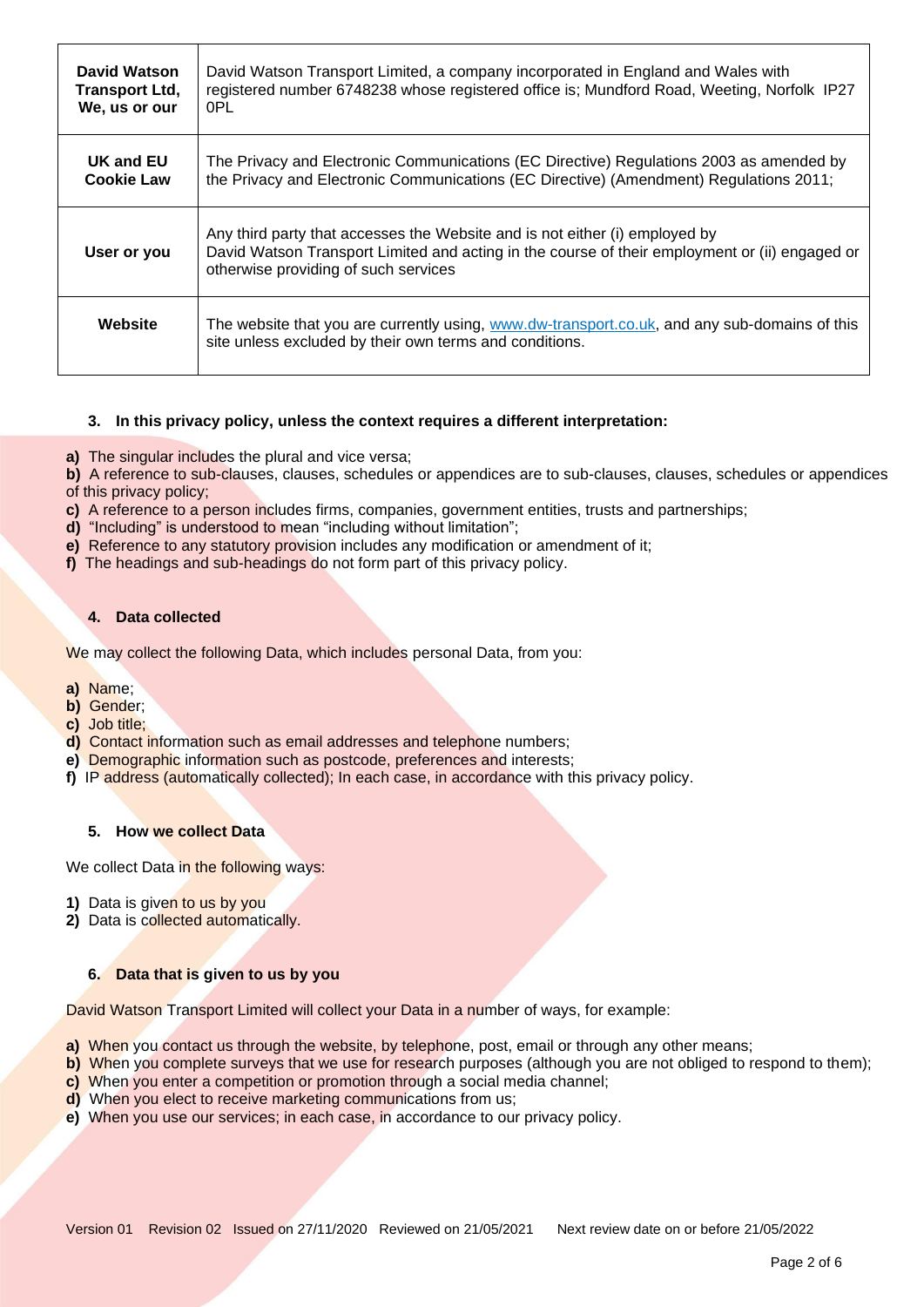#### **7. Data that is collected automatically**

To the extent that you visit the website, we will collect your data automatically, for example:

**A)** We automatically collect some information about your visit to the website. This information helps us to make improvements to website content and navigation, and includes your IP address, the date, times and frequency with which you access the website and the way you use and interact with its content.

**B)** We will collect your Data automatically via cookies, in line with the cookie settings on your browser. For more information about cookies, and how we use them on the website, see the section below, headed "Cookies".

#### **8. Our use of Data**

Any or all of the above Data may be required by us from time to time in order to provide you with the best possible service and experience when using our website. Specifically, Data may be used by us for the following reasons:

- **a)** Internal record keeping;
- **b)** Improvement of our products / services;
- **c)** Transmission by email of marketing materials that may be of interest to you;

**d)** Contact for market research purposes which may be done using email, phone, fax or mail. Such information may be used to customise or update the website;

In each case, in accordance with this privacy policy.

- 8.1 We may use your Data for the above purposes if we deem it necessary to do so for our legitimate interests. If you are not satisfied with this, you have the right to object in certain circumstances (see the section headed "Your rights" below).
- **8.2** For the delivery of direct marketing to you via email, we'll need your consent, whether via an opt-in or soft optin:

If you are a client or perspective client where we have a legitimate business interest, we may add you to our mailing list. You can unsubscribe as any time.

We do not buy mailing lists or use personal data of subjects we have not previously communicated with.

All mailing lists are managed within a third - party tool, MailChimp. https://mailchimp.com/legal/privacy/.

**8.2.1)** soft opt-in consent is a specific type of consent which applies when you have previously engaged with us (for example, you contact us to ask for more details about a particular product/service, and we are marketing similar products/services).

Under "soft opt-in" consent, we will take your consent as given unless you opt-out.

- **8.2.2)** for other types of e-marketing, we are required to obtain your explicit consent; that ls, you need to take positive and affirmative action when consenting by, for example, checking a tick box that we'll provide.
- **8.2.3)** if you are not satisfied about our approach to marketing, you have the right to withdraw consent at any time. To find out how to withdraw your consent, see the section headed ''Your rights" below.

#### **9. Who we share Data with**

We may share your Data with the following groups of people for the following reasons:

**9.1)** our employees, agents and/or professional advisors - to obtain advice from professional advisers; In each case, in accordance with this privacy policy.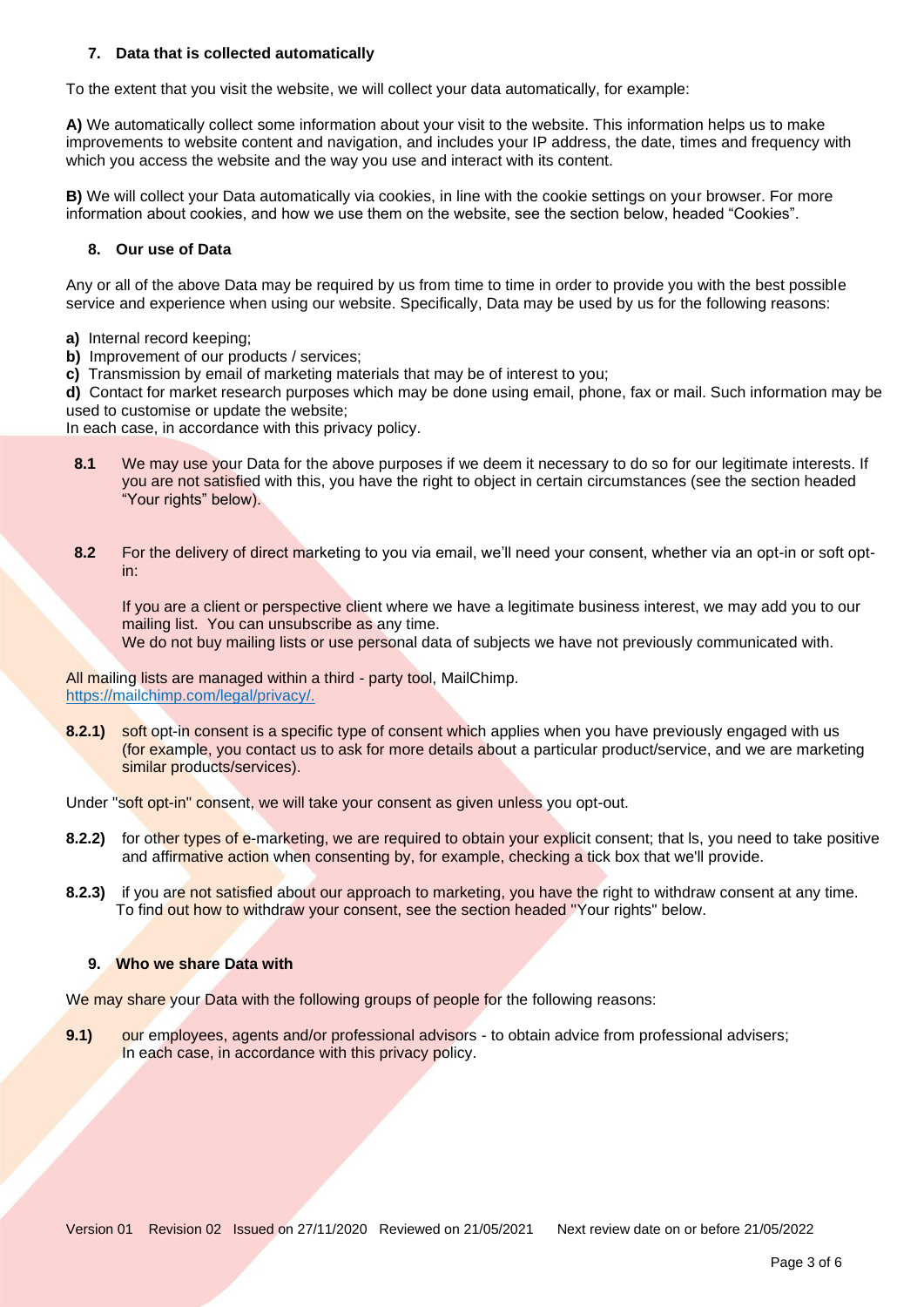#### **10. Keeping Data secure**

We will use technical and organisational measures to safeguard your Data, for example:

- **a)** Access to your account is controlled by a password and a user name that is unique to you.
- **b)** We store your Data on secure servers.

#### **10.1 Technical and Organisational Measures**

Technical and organisational measures include measures to deal with any suspected data breach. If you suspect any misuse or loss or unauthorised access to your Data, please let us know immediately by contacting us via this e-mail address: sfb@davidwatsontransport.co.uk.

#### **11. Data retention**

Unless a longer retention period is required or permitted by law, we will only hold your Data on our systems for the period necessary to fulfil the purposes outlined in this privacy policy or until you request that the Data be deleted.

**11.1** Even if we delete your Data, it may persist on backup or archival media for legal, tax or regulatory purposes.

#### **12. Your rights**

You have the following rights in relation to your Data:

- **12.1** Right to access the right to request (i) copies of the information we hold about you at any time, or (ii) that we modify, update or delete such information. If we provide you with access to the information we hold about you, we will not charge you for this, unless your request is "manifestly unfounded or excessive." Where we are legally permitted to do so, we may refuse your request. If we refuse your request, we will tell you the reasons why.
- **12.2** Right to correct the right to have your Data rectified if it is inaccurate or incomplete.
- **12.3** Right to erase the right to request that we delete or remove your Data from our systems.
- **12.4** Right to restrict our use of your Data the right to "block" us from using your Data or limit the way in which we can use it.
- **12.5** Right to data portability the right to request that we move, copy or transfer your Data
- **12.6** To make enquiries, exercise any of your rights set out above, or withdraw your consent to the processing of your Data (where consent is our legal basis for processing your Data), please contact us via this e-mail address: GDPR@davidwatsontransport.co.uk
- **12.7** If you are not satisfied with the way a complaint you make in relation to your Data is handled by us, you may be able to refer your complaint to the relevant data protection authority. For the UK, this is the Information Commissioner's Office (IGO). The ICC's contact details can be found on their website at https://lco.org.uk/.
- **12.8** It is important that the Data we hold about you is accurate and current. Please keep us informed if your Data changes during the period for which we hold it

## **13. Links to other websites**

External links are selected and reviewed when the web pages are published. However, David Watson Transport is not responsible for the content of external websites. This is because:

- David Watson Transport does not produce them or maintain/update them
- David Watson Transport cannot change them
- They can be changed without David Watson Transport's knowledge or agreement.

Some of our external links may be to websites which also offer commercial services, such as online purchases.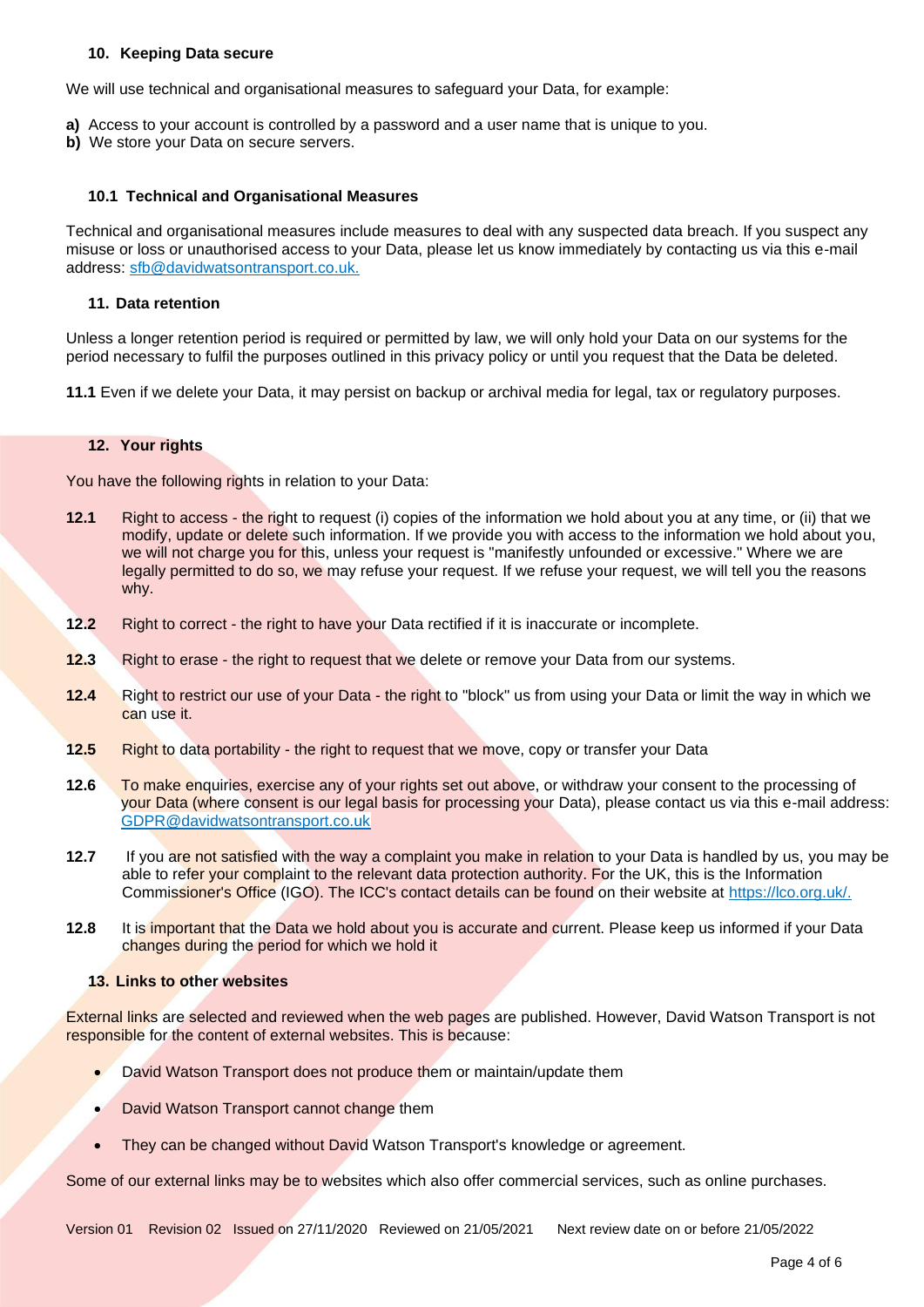The inclusion of a link to an external website should not be understood to be an endorsement of that website or the site's owners (or their products/services).

## **13.1 How links are chosen**

The David Watson Transport website (www.dw-transport.co.uk) includes links to both internal (David Watson Transport) and external (non-David Watson Transport) websites. We select links that are editorially relevant to the content they are linking from and are suitable for the likely audience. These links are included for a number of reasons, including: for further relevant information or other key source material

- for background information
- for useful practical information
- for further informed comment

We do not link to external sites in return for cash, services or any other consideration in kind. We do not normally link to sites which are not free to access. However, users may be asked to register before viewing the content. David Watson Transport do not accept submissions or requests. The website team selects links and evaluates websites on the basis of editorial relevance.

## **14. Changes of business ownership and control**

- **14.1** David Watson Transport Limited may, from time to time, expand or reduce our business and this may involve the sale and/or the transfer of control of all or part of David Watson Transport Limited. Data provided by Users will, where it is relevant to any part of our business so transferred, be transferred along with that part and the new owner or newly controlling party will, under the terms of this privacy policy, be permitted to use the Data for the purposes for which it was originally supplied to us.
- **14.2** We may also disclose Data to a prospective purchaser of our business or any part of it.
- **14.3** In the above instances, we will take steps with the aim of ensuring your privacy is protected.

## **15. Cookies**

Our Website may place and access certain Cookies on your computer. David Watson Transport Limited uses Cookies to improve your experience of using the Website and to improve our range of services. David Watson Transport Limited has carefully chosen these Cookies and has taken steps to ensure that your privacy is protected and respected at all times.

All Cookies used by this Website are used in accordance with current UK and EU Cookie Law. Before the Website places Cookies on your computer, you will be presented with a message bar requesting your consent to set those Cookies.

By giving your consent to the placing of Cookies, you are enabling David Watson Transport Limited to provide a better experience and service to you. You may, if you wish, deny consent to the placing of Cookies; however certain features of the Website may not function fully or as intended.

## **Our Website may place the following Cookies:**

| <b>Type of Cookie</b>          | <b>Purpose</b>                                                                                                                                                                                                                                                                     |
|--------------------------------|------------------------------------------------------------------------------------------------------------------------------------------------------------------------------------------------------------------------------------------------------------------------------------|
| Analytical/performance cookies | They allow us to recognise and count the number of visitors and to see how<br>visitors move around our website when they are using it. This helps us to improve<br>the way our website works, for example, by ensuring that users are finding what<br>they are looking for easily. |